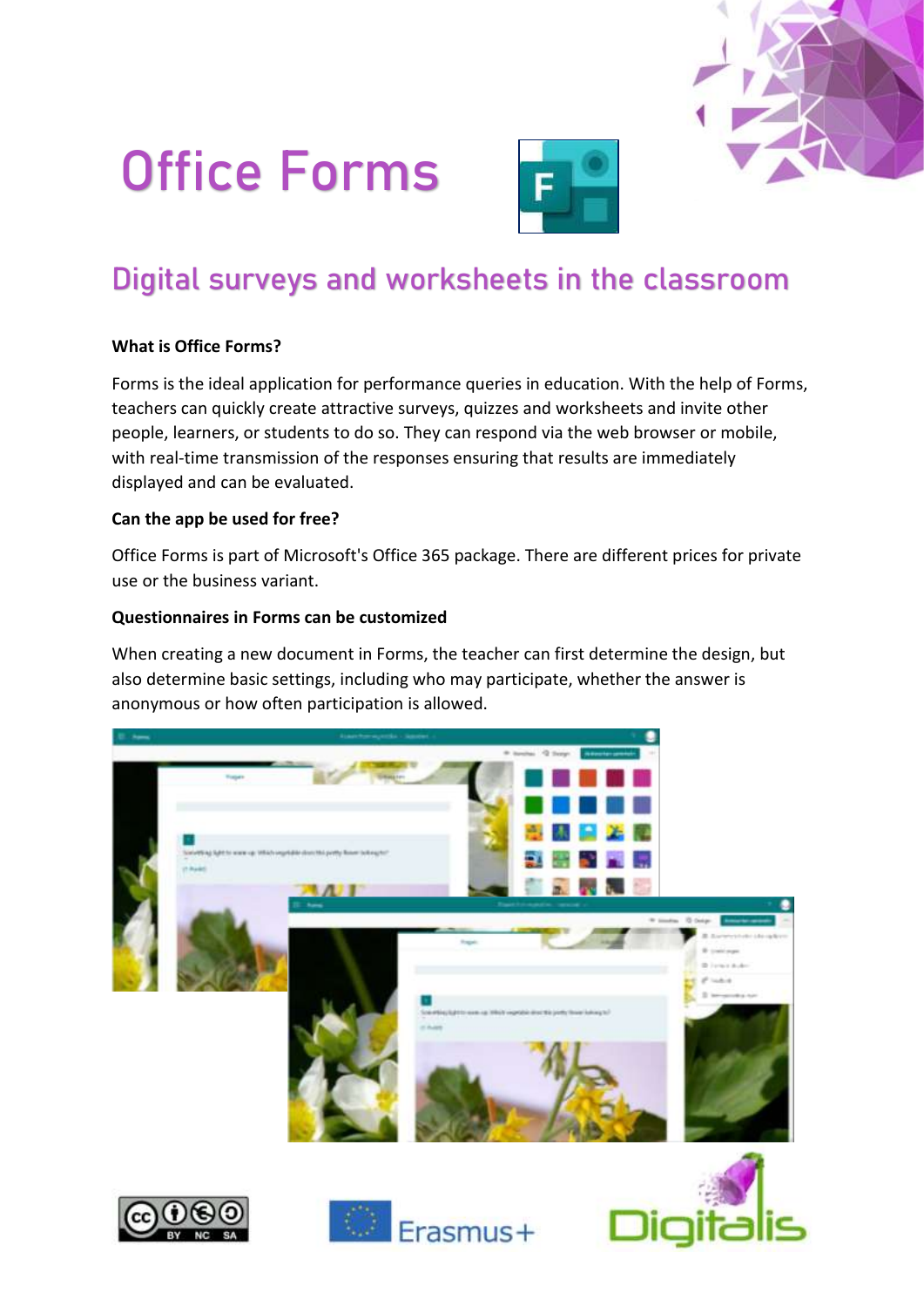

#### **Including a selection of different question types**

For the determination of each question, Forms offers different questionanswer variants: In addition to the possibility of answering questions from a range of answer options or in writing, questions can also be asked that have to be answered with date, sorting, rating, or rank order. In addition to the simple worksheets for information retrieval, opinions, evaluations, or preferences can also be queried.

|                 | and are fused.        |               |                |                                                               | Correct is: tomato. Tomatoes belong to the family of Solanaosae. The flower consists of 5 petals |
|-----------------|-----------------------|---------------|----------------|---------------------------------------------------------------|--------------------------------------------------------------------------------------------------|
| Kartoffel<br>D€ |                       |               |                |                                                               |                                                                                                  |
| ×               | Aubergine             |               |                |                                                               |                                                                                                  |
|                 | $+$ Option hinzufügen |               |                |                                                               |                                                                                                  |
| Punkte:         | ٠                     |               |                |                                                               | Mehrere Antworten<br>Erforderlich                                                                |
|                 | Auswahl               | <b>I</b> Text | Bewertung<br>Δ | Datum<br>甸                                                    |                                                                                                  |
|                 |                       |               |                |                                                               | 11 Rangfolge                                                                                     |
|                 |                       |               |                |                                                               | Likert 1<br>讍                                                                                    |
| $\overline{2}$  |                       |               |                |                                                               | Date hochlider 1<br>不                                                                            |
|                 |                       |               |                | And which vegetable does this magnificent flower belong to? * | The NPS (Net Promoter Score)                                                                     |





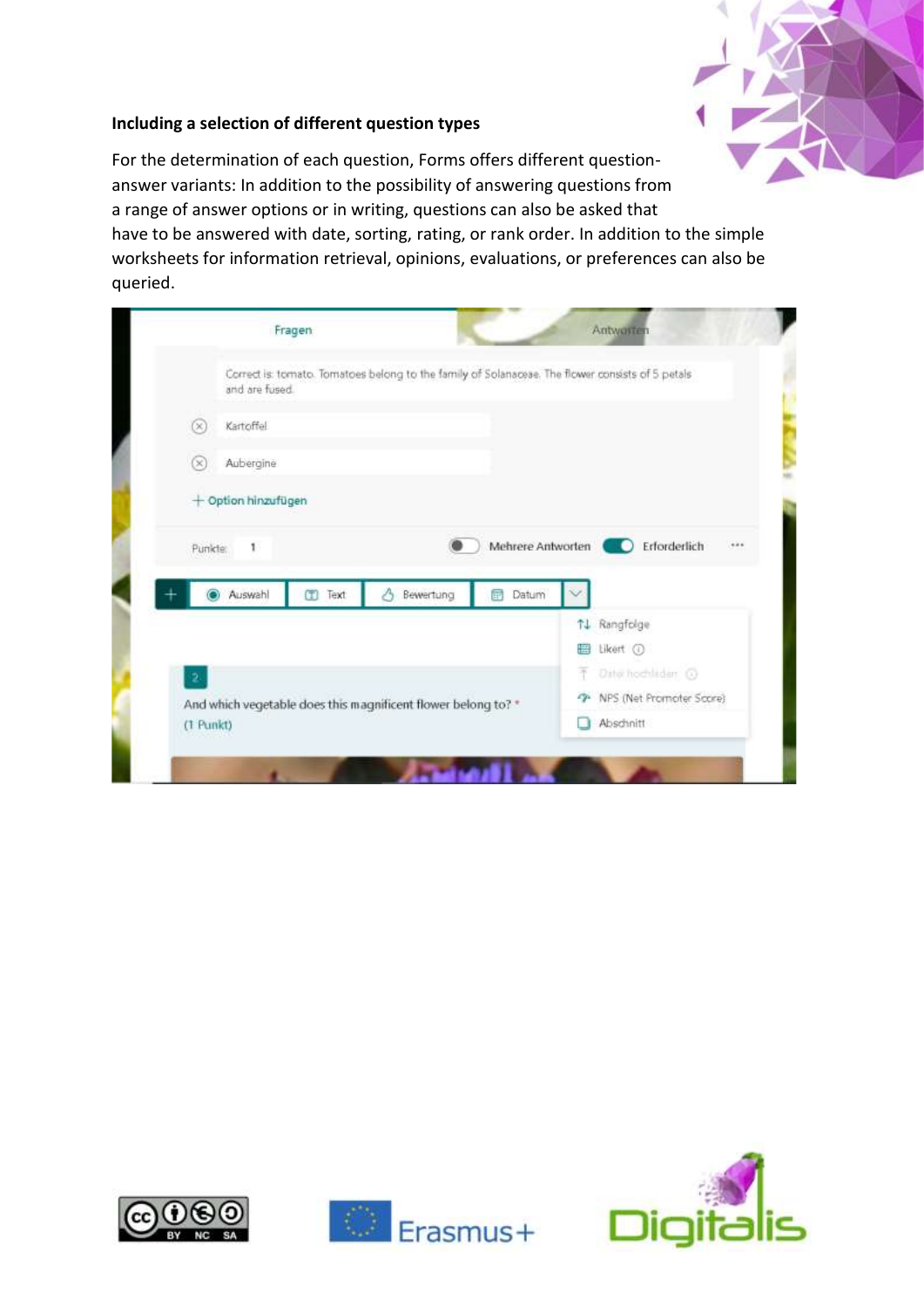

# **An integrated analysis tool facilitates the evaluation**

An analysis tool is integrated for the evaluation of the questionnaires, which summarizes all the answers and gives the teacher a direct overview. It is also possible to look at all the participants' solutions individually. Of course, this is of particular interest for queries that are not anonymous.

To keep track of the progress made by the learners, or to be able to effectively track their performance in the tests for later evaluation, Forms offers the possibility of transferring the evaluation results to Excel in tabular form.

| E Ferral |                                                   | Stellege Katherinetyne Serson and poettury (19444444)                |                                                              |                     |                     |                                              |                   |               |
|----------|---------------------------------------------------|----------------------------------------------------------------------|--------------------------------------------------------------|---------------------|---------------------|----------------------------------------------|-------------------|---------------|
|          |                                                   |                                                                      |                                                              |                     | 4 Insular G. Design | Arthurs fest particles                       |                   |               |
|          | Frages                                            |                                                                      |                                                              | Antaurian <b>CO</b> |                     |                                              |                   |               |
|          |                                                   | 10. Sind Six an hause burgischen küchenfertigen: Gemüse Intvessiert! |                                                              |                     |                     |                                              |                   |               |
|          | <b>Street, Caraka</b>                             |                                                                      |                                                              |                     |                     |                                              |                   |               |
|          |                                                   |                                                                      |                                                              |                     |                     |                                              |                   |               |
|          |                                                   | $\pm\tau$                                                            |                                                              |                     |                     |                                              |                   |               |
|          | <b>Basic</b>                                      | ×                                                                    |                                                              |                     |                     |                                              |                   |               |
|          |                                                   |                                                                      |                                                              |                     |                     |                                              |                   |               |
|          |                                                   | 11. Welches küchenfortiges Gemüse seindes Sie sich seizuchen?        |                                                              |                     |                     |                                              |                   |               |
|          | <b>Skinn Death</b>                                |                                                                      |                                                              |                     |                     |                                              |                   |               |
|          | C Turkingerium II & Scretch  #2                   |                                                                      |                                                              |                     |                     |                                              |                   |               |
|          | $\bullet$ . To have been in a statement $\sim 20$ |                                                                      |                                                              |                     |                     |                                              |                   |               |
|          | Concrete Green (Ltd., 21)                         |                                                                      |                                                              |                     |                     |                                              |                   |               |
|          | Printsympactic Secreticism. (in                   |                                                                      |                                                              |                     |                     |                                              |                   |               |
|          | <b>B</b> Santan                                   | ×                                                                    |                                                              |                     |                     |                                              |                   |               |
|          |                                                   |                                                                      |                                                              |                     |                     |                                              |                   |               |
|          |                                                   |                                                                      |                                                              |                     |                     |                                              |                   |               |
|          | <b>拼 Forms</b>                                    |                                                                      | Heftege Katsefeltga Bertin zurübertlars - Inseler -          |                     |                     |                                              |                   |               |
|          |                                                   |                                                                      |                                                              |                     |                     | <sup>49</sup> Versions <sup>(2)</sup> Design | Antworter summain | $\frac{1}{2}$ |
|          |                                                   |                                                                      |                                                              |                     |                     |                                              |                   |               |
|          |                                                   |                                                                      | Fragme                                                       |                     | Antworten CD        |                                              |                   |               |
|          |                                                   |                                                                      | 2. Zu welcher der nachfolgenden Altenkategorien gebören Sie! |                     |                     |                                              |                   |               |
|          |                                                   | The new Decode                                                       |                                                              |                     |                     |                                              |                   |               |
|          |                                                   |                                                                      |                                                              | 4ť                  |                     |                                              |                   |               |
|          |                                                   | <b>O</b> this paper                                                  | 14                                                           | 41.                 |                     |                                              |                   |               |
|          |                                                   | 0.22<br>0.1136                                                       | $\approx$                                                    | 35<br>W.            |                     |                                              |                   |               |
|          |                                                   |                                                                      | $\approx$                                                    | m                   |                     |                                              |                   |               |
|          |                                                   | 0.01                                                                 | 41                                                           | W.<br>11.           |                     |                                              |                   |               |
|          |                                                   | 0.08<br>0.54                                                         | $22^\circ$<br>$\overline{\alpha}$                            | mi)                 |                     |                                              |                   |               |
|          |                                                   | Colemn                                                               | $\pm$                                                        |                     |                     |                                              |                   |               |
|          |                                                   |                                                                      |                                                              |                     |                     |                                              |                   |               |
|          |                                                   | Weiner Details                                                       | J. Wieviele Personen befinden sich in ihrem Haushalt?        |                     |                     |                                              |                   |               |
|          |                                                   | ۰                                                                    | $\mathcal{M}$                                                |                     |                     |                                              |                   |               |
|          |                                                   |                                                                      | $\overline{\sigma}$                                          |                     |                     |                                              |                   |               |
|          |                                                   |                                                                      | 16                                                           |                     |                     |                                              |                   |               |